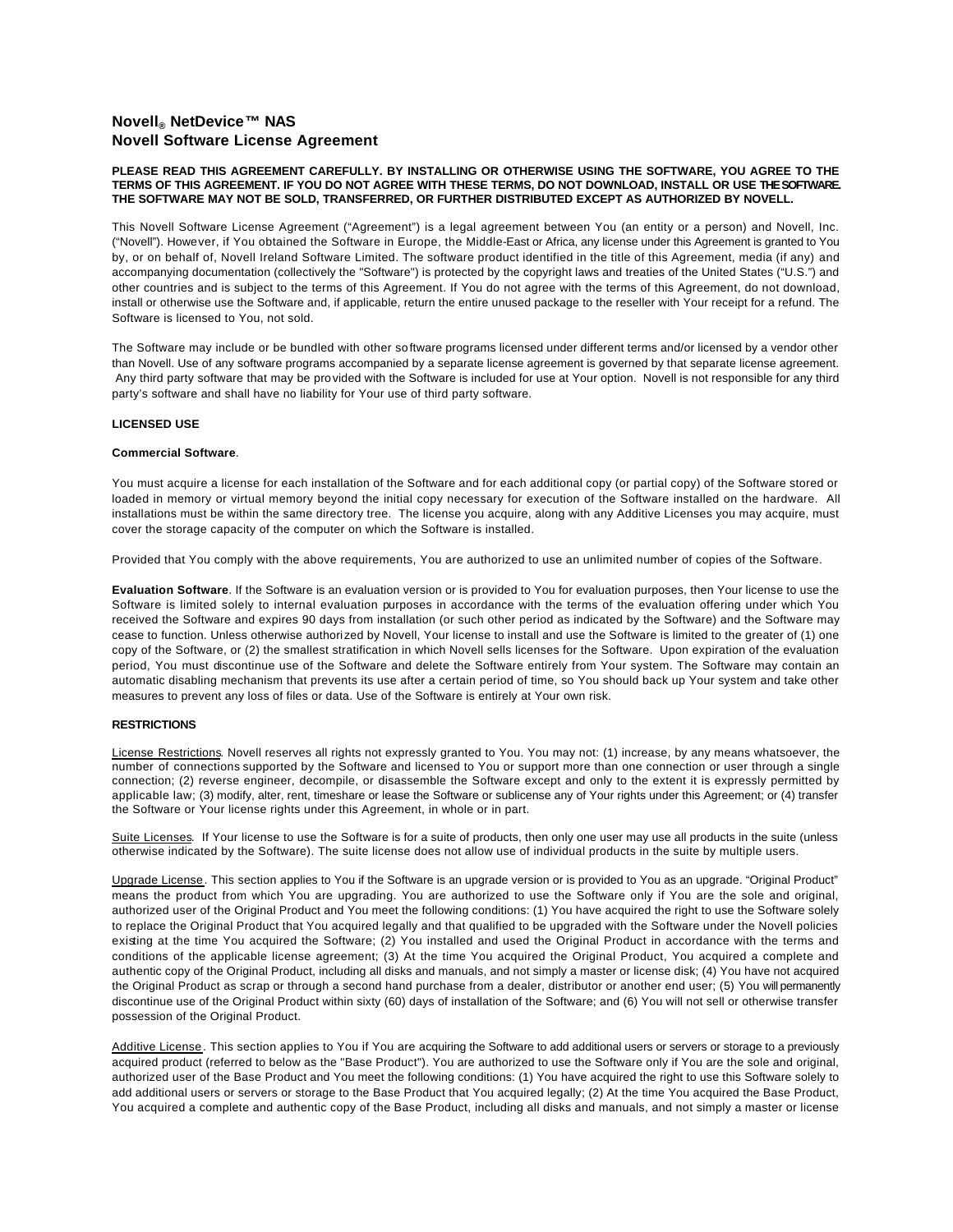disk; and (3) You have not acquired the Base Product as scrap or through a second hand purchase from a dealer, distributor or another end user.

Commercial Public Service Restriction. The Software is licensed for Your internal use only. If You are a provider of internet services, remote or hosted management services or information technology outsourcing services, this Agreement does not permit You to use the Software for providing such services. If You would like to use the Software for any such purposes, You must obtain a separate license from Novell. For more information, see http://www.novell.com/internet.

Support. Novell has no obligation to provide support for the Software. For more information on Novell's current support offerings, see http://support.novell.com.

#### **OWNERSHIP RIGHTS**

No title to or ownership of the Software is transferred to You. Novell and/or its licensors owns and retains all title and ownership of all intellectual property rights in the Software, including any adaptations or copies. You acquire only a license to use the Software.

#### **LIMITED WARRANTY**

For ninety (90) days from Your date of purchase, Novell warrants that (1) any media on which the Software is delivered is free from physical defects; and (2) the Software will substantially conform to the documentation accompanying the Software. If the defective items are returned to Novell or if You report the nonconformity to Novell within ninety (90) days from the date of purchase, Novell will at its sole discretion either resolve the nonconformity or refund the license fees You paid for the Software. Any misuse or unauthorized modification of the Software voids this warranty. THE FOREGOING WARRANTY IS YOUR SOLE AND EXCLUSIVE REMEDY AND IS IN LIEU OF ALL OTHER WARRANTIES, EXPRESS OR IMPLIED. (The foregoing warranty does not apply to Software provided free of charge. SUCH SOFTWARE IS PROVIDED ? AS IS? WITHOUT ANY WARRANTIES OF ANY KIND.)

THE SOFTWARE IS NOT DESIGNED, MANUFACTURED OR INTENDED FOR USE OR DISTRIBUTION WITH ON-LINE CONTROL EQUIPMENT IN HAZARDOUS ENVIRONMENTS REQUIRING FAIL-SAFE PERFORMANCE, SUCH AS IN THE OPERATION OF NUCLEAR FACILITIES, AIRCRAFT NAVIGATION, COMMUNICATION, OR CONTROL SYSTEMS, DIRECT LIFE SUPPORT MACHINES, WEAPONS SYSTEMS, OR OTHER USES IN WHICH FAILURE OF THE SOFTWARE COULD LEAD DIRECTLY TO DEATH, PERSONAL INJURY, OR SEVERE PHYSICAL OR ENVIRONMENTAL DAMAGE.

THE SOFTWARE IS ONLY COMPATIBLE WITH CERTAIN COMPUTERS AND OPERATING SYSTEMS. THE SOFTWARE IS NOT WARRANTED FOR NON-COMPATIBLE SYSTEMS. Call Novell or Your dealer for information about compatibility.

Non-Novell Products. The Software may include or be bundled with hardware or other software programs licensed or sold by a vendor other than Novell. NOVELL DOES NOT WARRANT NON-NOVELL PRODUCTS. ANY SUCH PRODUCTS ARE PROVIDED ON AN "AS IS" BASIS. ANY WARRANTY SERVICE FOR NON-NOVELL PRODUCTS IS PROVIDED BY THE PRODUCT VENDOR IN ACCORDANCE WITH THE APPLICABLE VENDOR WARRANTY.

EXCEPT AS OTHERWISE RESTRICTED BY LAW, NOVELL DISCLAIMS AND EXCLUDES ANY AND ALL IMPLIED WARRANTIES INCLUDING ANY WARRANTIES OF MERCHANTABILITY, TITLE, NON-INFRINGEMENT, OR FITNESS FOR A PARTICULAR PURPOSE. NOVELL MAKES NO WARRANTY, REPRESENTATION OR PROMISE NOT EXPRESSLY SET FORTH IN THIS LIMITED WARRANTY. NOVELL DOES NOT WARRANT THAT THE SOFTWARE WILL SATISFY YOUR REQUIREMENTS OR THAT THE OPERATION OF THE SOFTWARE WILL BE UNINTERRUPTED. Some jurisdictions do not allow certain disclaimers and limitations of warranties, so portions of the above limitations may not apply to You. This limited warranty gives You specific rights and You may also have other rights which vary from state to state.

#### **LIMITATION OF LIABILITY**

(a) Consequential Losses. NEITHER NOVELL NOR ANY OF ITS LICENSORS, SUBSIDIARIES, OR EMPLOYEES WILL IN ANY CASE BE LIABLE FOR ANY SPECIAL, INCIDENTAL, CONSEQUENTIAL, INDIRECT, TORT, ECONOMIC OR PUNITIVE DAMAGES ARISING OUT OF THE USE OF OR INABILITY TO USE THE SOFTWARE, INCLUDING WITHOUT LIMITATION LOSS OF PROFITS, BUSINESS OR DATA, EVEN IF ADVISED OF THE POSSIBILITY OF THOSE DAMAGES.

(b) Direct Damages. IN NO EVENT WILL NOVELL'S AGGREGATE LIABILITY FOR DIRECT DAMAGES TO PROPERTY OR PERSON (WHETHER IN ONE INSTANCE OR A SERIES OF INSTANCES) EXCEED 1.25 TIMES THE AMOUNT PAID BY YOU FOR THE SOFTWARE OUT OF WHICH SUCH CLAIM AROSE [OR \$50 (U.S.) IF YOU RECEIVED THE SOFTWARE FREE OF CHARGE]. The above exclusions and limitations will not apply to claims relating to death or personal injury. In those jurisdictions that do not allow the exclusion or limitation of damages, Novell's liability shall be limited or excluded to the maximum extent allowed within those jurisdictions.

#### **GENERAL TERMS**

Term. This Agreement becomes effective on the date You legally acquire the Software and will automatically terminate if You breach any of its terms. Upon termination of this Agreement, You must destroy the original and all copies of the Software or return them to Novell and delete the Software from Your systems.

Transfer. This Agreement may not be transferred or assigned without the prior written approval of Novell.